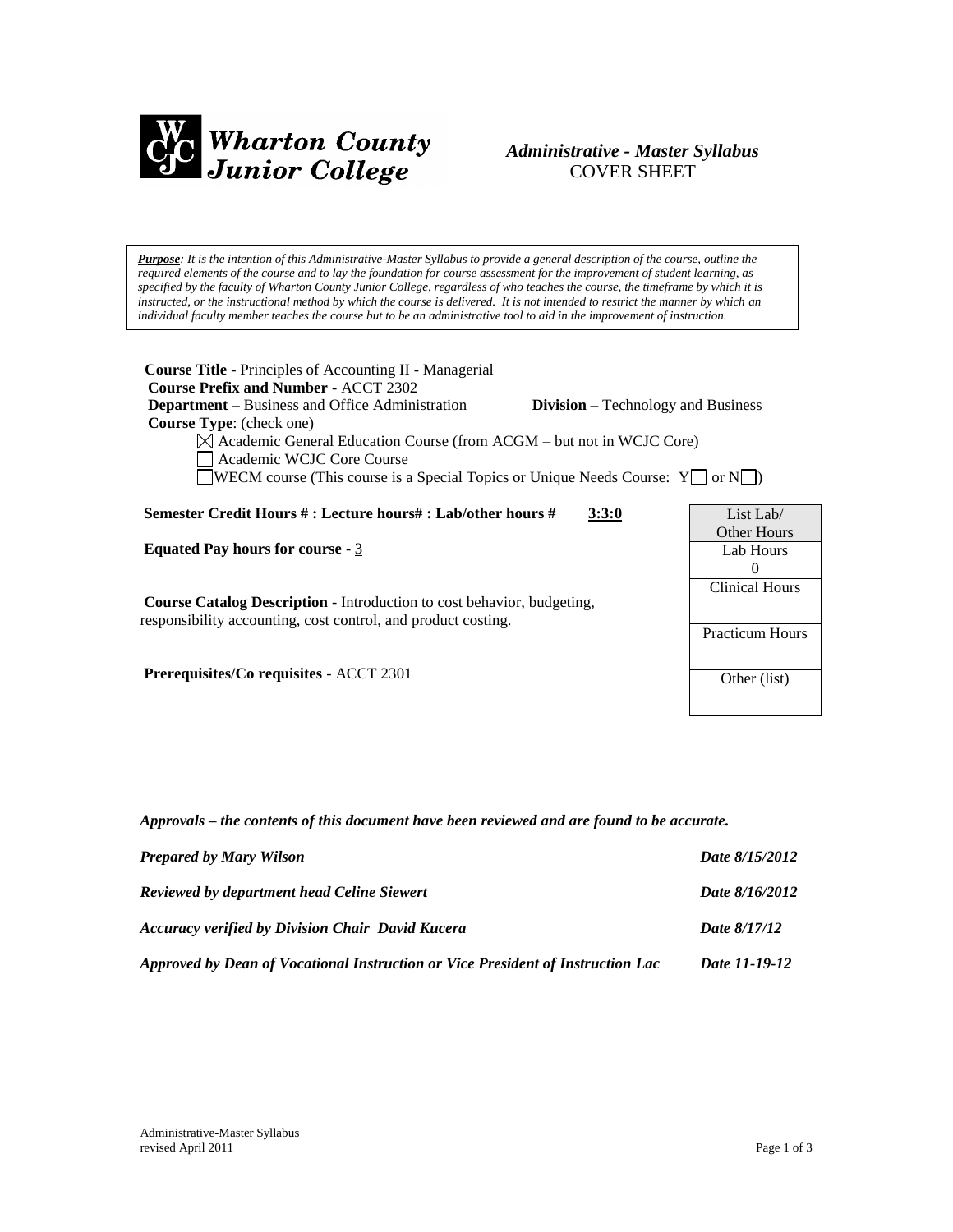

**I. Topical Outline** – Each offering of this course must include the following topics (be sure to include information regarding lab, practicum, clinical or other non-lecture instruction):

*Upon successful completion of this course, the student will be able to:*

- Describe and illustrate the reporting of long-term liabilities including bonds and note payable.
- Describe and illustrate the accounting for debt investments.
- Describe and illustrate the types of cash flow activities reported in the statement of cash flow.
- Use financial statement analysis to interpret financial statements.
- Describe managerial accounting and its role in business.
- Describe accounting systems used by manufacturing businesses.
- Distinguish between job order costing and process costing systems.
- Classify costs by their behavior as variable costs, fixed costs, or mixed costs.
- Describe budgeting, its objectives, and its impact on human behavior.
- Describe material, labor, and overhead variances, and how they are used.
- List and explain the advantages and disadvantages of centralized operations.
- Apply differential analysis to business decisions.
- Explain the nature and importance of capital investment analysis.
- Explain how activity based costing (ABC) can be used to allocate factory overhead.
- Compare and contrast just-in-time (JIT) manufacturing practices with traditional manufacturing practices.

#### **II. Course Learning Outcomes**

| <b>Course Learning Outcome</b>                                                                                                                                | <b>Method of Assessment</b>                                                                                         |
|---------------------------------------------------------------------------------------------------------------------------------------------------------------|---------------------------------------------------------------------------------------------------------------------|
| Students will know the fundamentals of<br>managerial accounting including manufacturing<br>costs systems, cost behavior, and cost-volume-<br>profit analysis. | Ninety percent of students will correctly answer at<br>least 70% of the questions on a comprehensive<br>final exam. |

#### **III. Required Text(s), Optional Text(s) and/or Materials to be Supplied by Student.**

**Required:** *Accounting*, by Warren, Reeve, and Duchac, latest edition, Cengage, ISBN: 9781111984427 (bundled with required CengageNOW)

**Required:** CengageNOW is an online homework system that is *mandatory* for this course. An access code to CengageNOW may be purchased bundled with the textbook or separately.

Access to CengageNOW also includes access to an e-book and the student's companion web site. It also includes study tools, such as free flash cards, PowerPoint slides, glossary, quizzing, puzzles, learning objectives, data sets, and more.

Pencils and Scantron forms for completing the tests are required.

#### **IV. Suggested Course Maximum** - 35